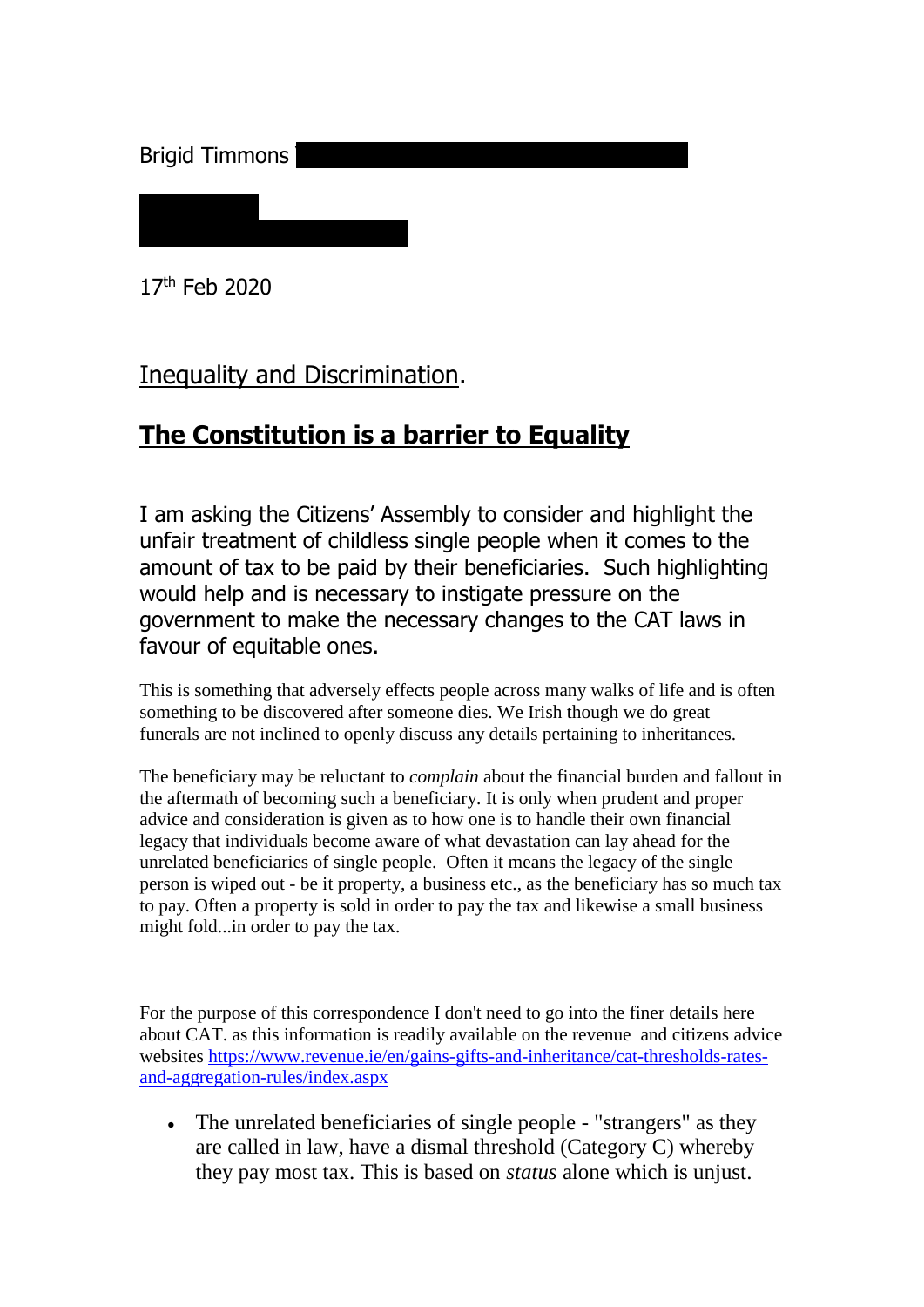One section of people should not be favoured above another if we are assuming an equal society. This may have resulted from a time when the family was perceived to have needed special protection by the constitution and church.

The definition of the family has changed considerably since the forming of the constitution and laws need to be revised...similar to how marriage laws have changed etc.

Farmers already have benefits bestowed on them- like that of "favourite" niece and nephew clauses within CAT laws as well as the partnership "concession". Now that there are civil unions too that group or cohort is protected.

No such benefits or privileges exist for single people. Single people exist in every walk of life, make contributions in terms of business and growth etc yet they have less of a "drain" on the economy than married  $&$  civil partners can have etc.

- Already a submission has gone to the Law reform commission (2018) and a legal opinion document is completed (available on request) as it lays out the rational and legal principles for a ruling which hopefully can come later.
- Questions have been asked in the Dáil over the last 2.5 years and as recently again as last Dec 2019 by Deputies Maureen O' Sullivan and Michael Healy Rae. The answers by Pascal Donohue are framed within the security of the constitution which entitles him to allow and continue this discrimination.
- The Constitutional law needs to be changed to rectify this...unless of course the state is prepared to stand over inequality and discrimination.

Capital Acquisitions Tax laws promote inequality. We should not have to put up with discrimination as well as the belief to accept these CAT laws as fair is because it is the law according to the constitution. The Law should always promote equality.

(Pascal Donohue Finance Minister at end of year 2019 has stated in response to questions raised by Deputy Maureen O' Sullivan)<br>As you are aware, Inheritance tax is a tax on unearned wealth and it is recognised that effective taxation of

capital is an important tool for addressing income and wealth inequality. Therefore, inferitance tax is a rapital is an important tool for addressing income and wealth inequality. The rules underpinning the operation of<br>fundamental element of using our tax code to help create a fairer society. The rules underpinning the operat inheritance and gift tax do allow for specific exemptions where no tax is applied.

• The CAT laws tool addresses income and inequality only in that it protects the beneficiaries of married and civil partners, at a cost to beneficiaries of single people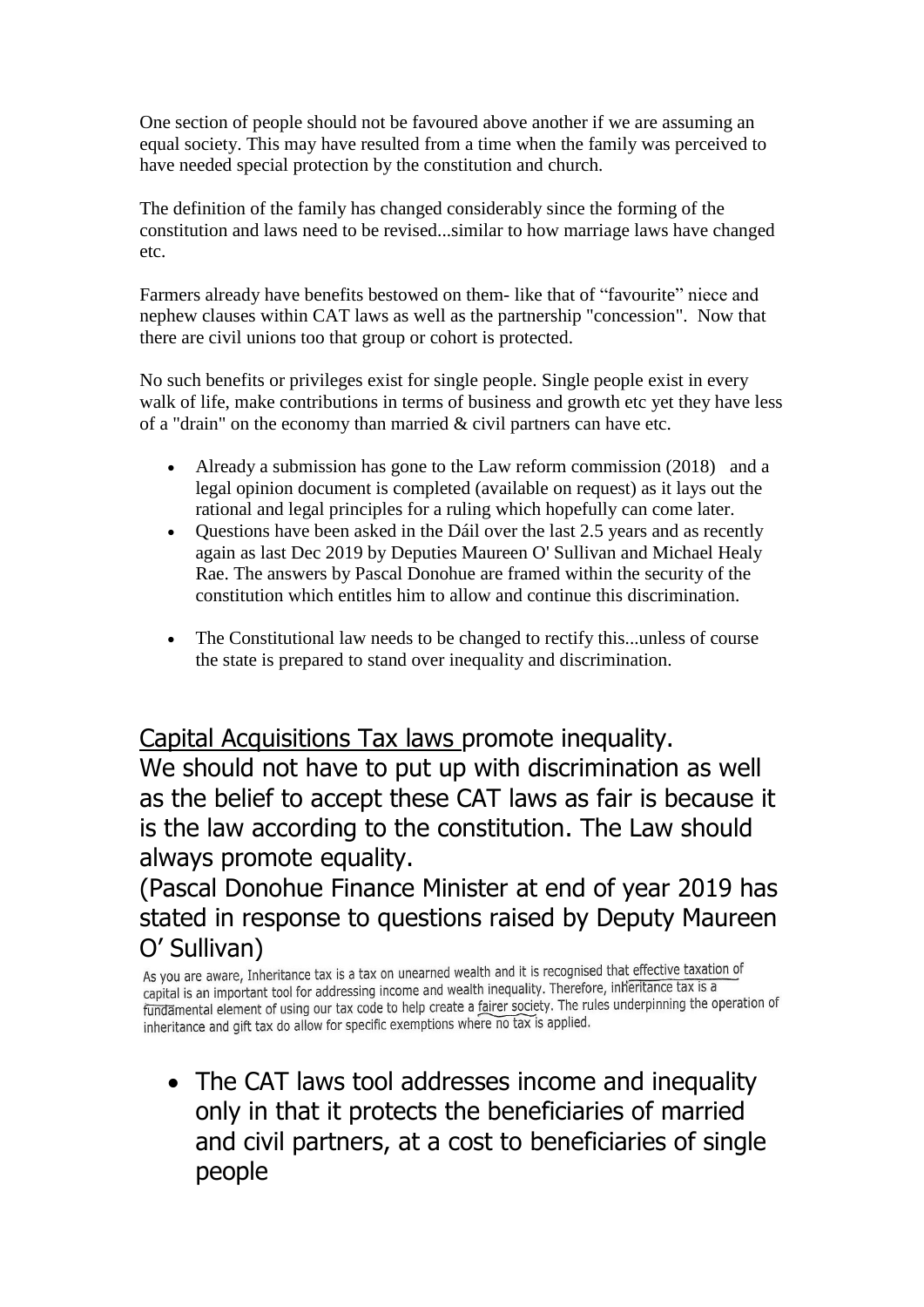- Our society is not "fairer" when people are being treated differently.
- The right to equality is a human right. The definition of equality is easy - one group should not be made more privileged than another because of its "status".
- The current CAT laws are perpetrating discrimination by putting one or more groups in an advantageous privileged position

It is important for the state to assert that all people have the same value i.e. a single person is equal to a married person.

The principle of equality should be upheld, protected and demonstrated.

The state should be seen to take affirmative action to diminish and eliminate any conditions that cause discrimination, when we look at CAT and categories ABC the opposite is the case.

## (Pascal Donohue Finance Minister 2019 has also stated):

Where a couple is cohabiting, rather than married or in a civil programme, each partner is treated for the purposes of tax as a separate and unconnected individual. Cohabitants do not have the same legal rights and obligations as a married couple or couple in a civil partnership which is why they are not accorded similar treatment to couples who have a civil status that is recognised in law.

## Status as it is accepted regarding CAT in Ireland is in itself discriminatory.

• Single childless people are not perceived in the tax system as equal to those who are civil partners or married unions.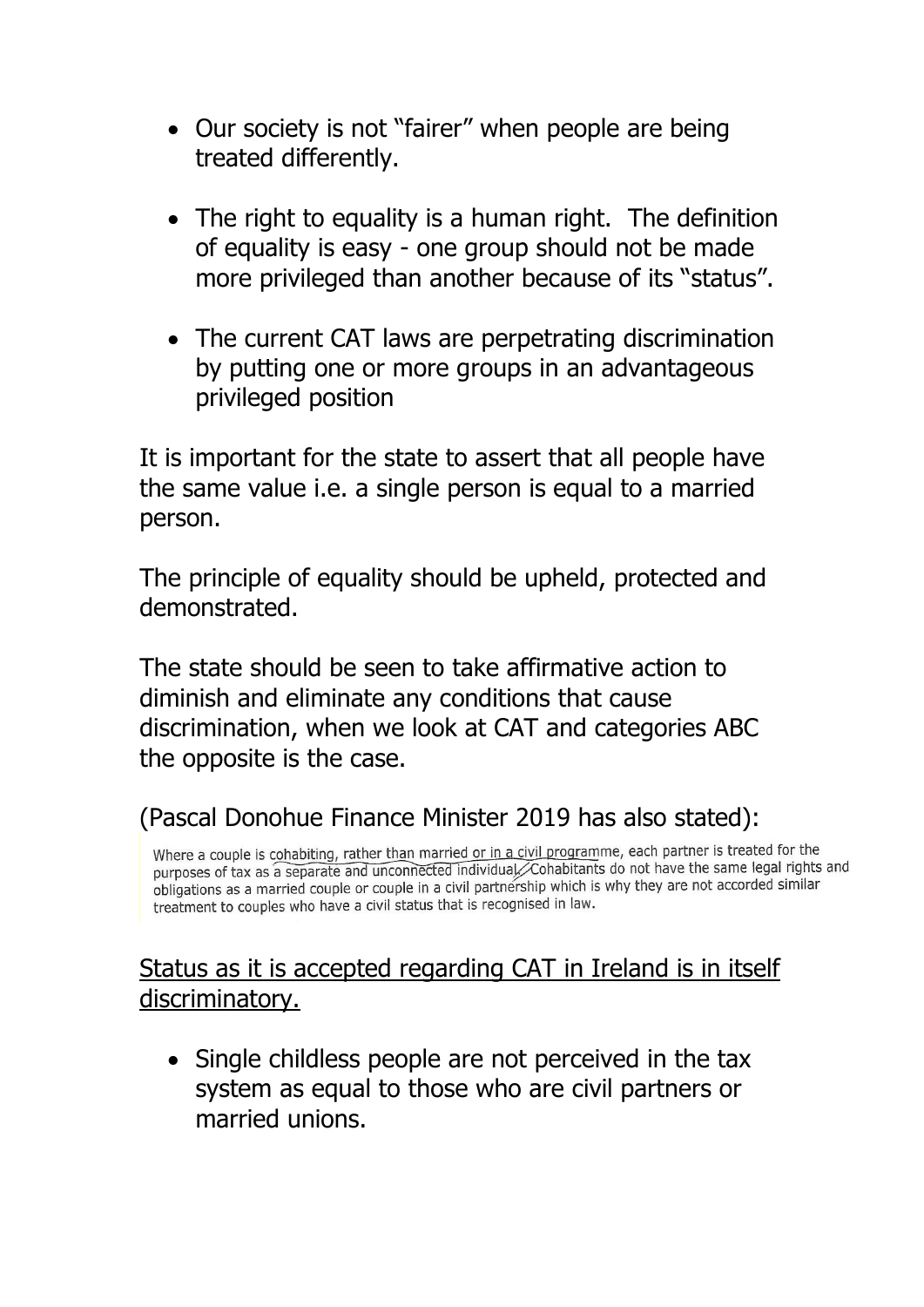- The beneficiaries of those couples be they heterosexual or homosexual or others, who choose to live together without the security, formality and conformity of civil partnerships or marriages are being denied tax benefit.
- Alternatively, couples and single people are therefore lured /coerced into conforming by marrying or becoming civil partners…in order for their beneficiaries to be in an advantageous position regarding tax.
- Single, childless individuals are discriminated against by not having the same Tax benefits for their beneficiaries as the beneficiaries of those who conform and marry. This predicament is unjust and unequal as one group is favoured over another.
- Single people do not have the same rights, privileges or responsibilities as those who are protected by being married or in civil partnerships.
- The state is protecting the institution of marriage at the cost to those who choose to live as individuals or as unmarried or not in civil union couples. This is a clear denial of the right of the individual to exist as he or she chooses, unless he or she is prepared to forgo the benefits bestowed on the beneficiaries of marrieds and civil partners.
- It appears the state is prepared to pay people to marry
- Now that the UK has changed its laws and heterosexual couples can have civil partnerships will Ireland recognise these unions?